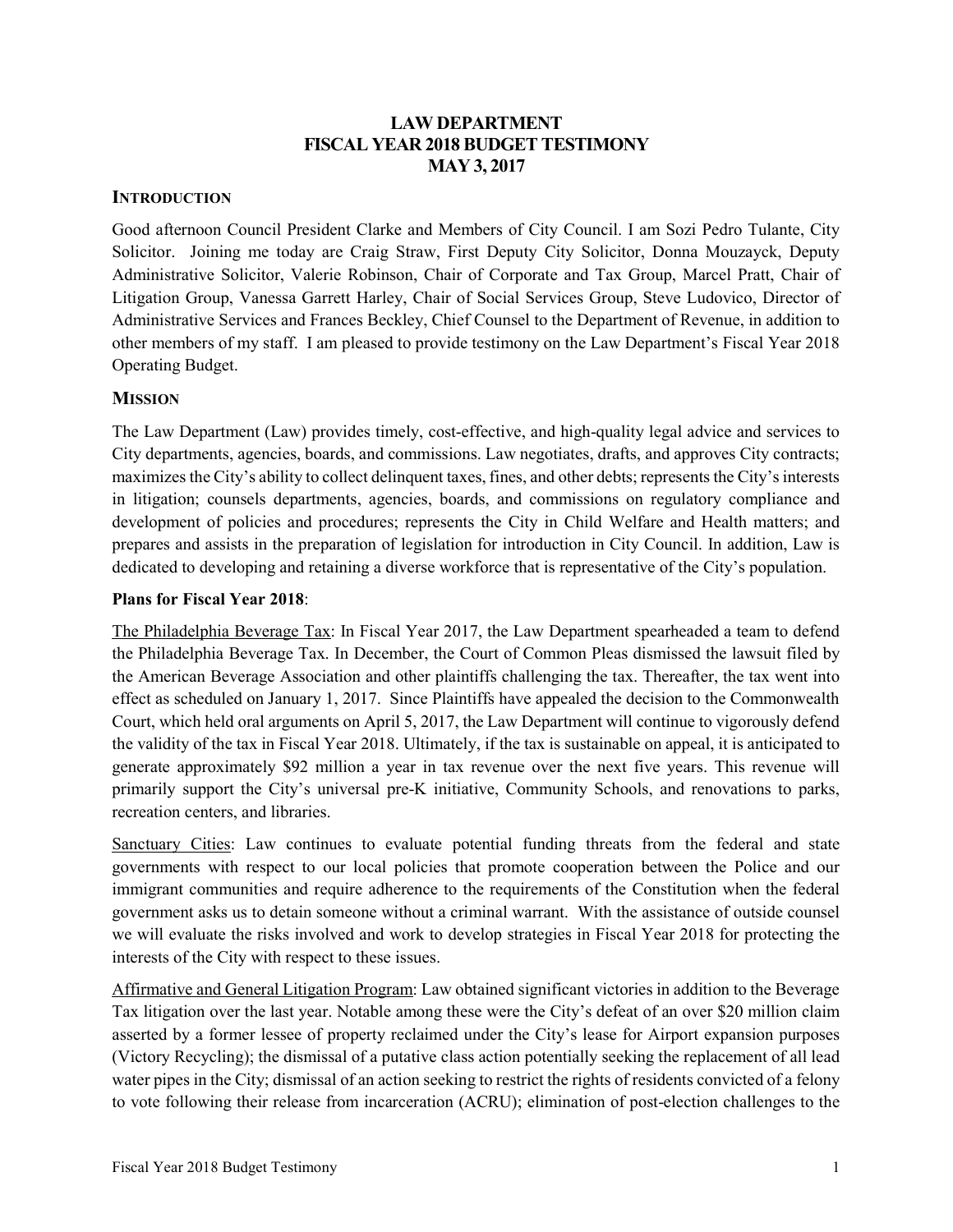integrity of the City's election process; and the release of a Fairmount Park mansion from testamentary restrictions that had resulted in its being closed to the public, meaning that the Loudoun Mansion will now be able to be renovated and reopened. In addition, Law collected over \$160,000 in an outstanding judgment against a former concessionaire through creative garnishments of notes held by a third party.

Law has sought to enhance executions on existing judgments against other parties and collections in lieu of those executions. The debts for collection activity arise from court-ordered fines, code enforcement actions, and business tax judgments As a result of these efforts, we expect significant results before the end of the fiscal year.

Code Enforcement: In Fiscal Year 2018, Law plans to increase collection of outstanding liens by seeking payment agreements from individuals challenging liens before the Tax Review Board. Also, Code attorneys will begin to file actions in the Court of Common Pleas for permit violations, which will result in stiffer penalties than those issued as a result of filing complaints in Municipal Court. Finally, to save resources pre-suit letters will be sent to property owners to encourage them to bring their properties into compliance quickly and without litigation.

eProcurement: In the first half of Fiscal Year 2017, Law worked closely with the Procurement Commissioner and his staff to roll out PHLContracts, the electronic bidding software system that will largely eliminate paper contracts from the process of awarding competitively bid contracts. This project will dramatically increase the efficiency of competitive bidding in the City.

Diversity and Inclusion: Through the efforts of Law, in conjunction with Chief Diversity Officer Nolan Atkinson, the Law Department from January 1, 2016 through December 31, 2016, hired a total of 50 new employees, 56% (or 28 individuals) of which were diverse. As for attorney hires, the Law Department for this same period hired a total of 30 new attorneys, 56.67% (or 17 individuals) of which were diverse. In addition, Law created a Diversity Committee in 2016 to develop diversity initiatives into the Law Department's culture and operation, implement strategies to not only recruit but to maintain attorneys belonging to minority groups, educate employees on current and relevant diversity issues and create marketing and networking opportunities. Law is committed to continuing these efforts in FY18.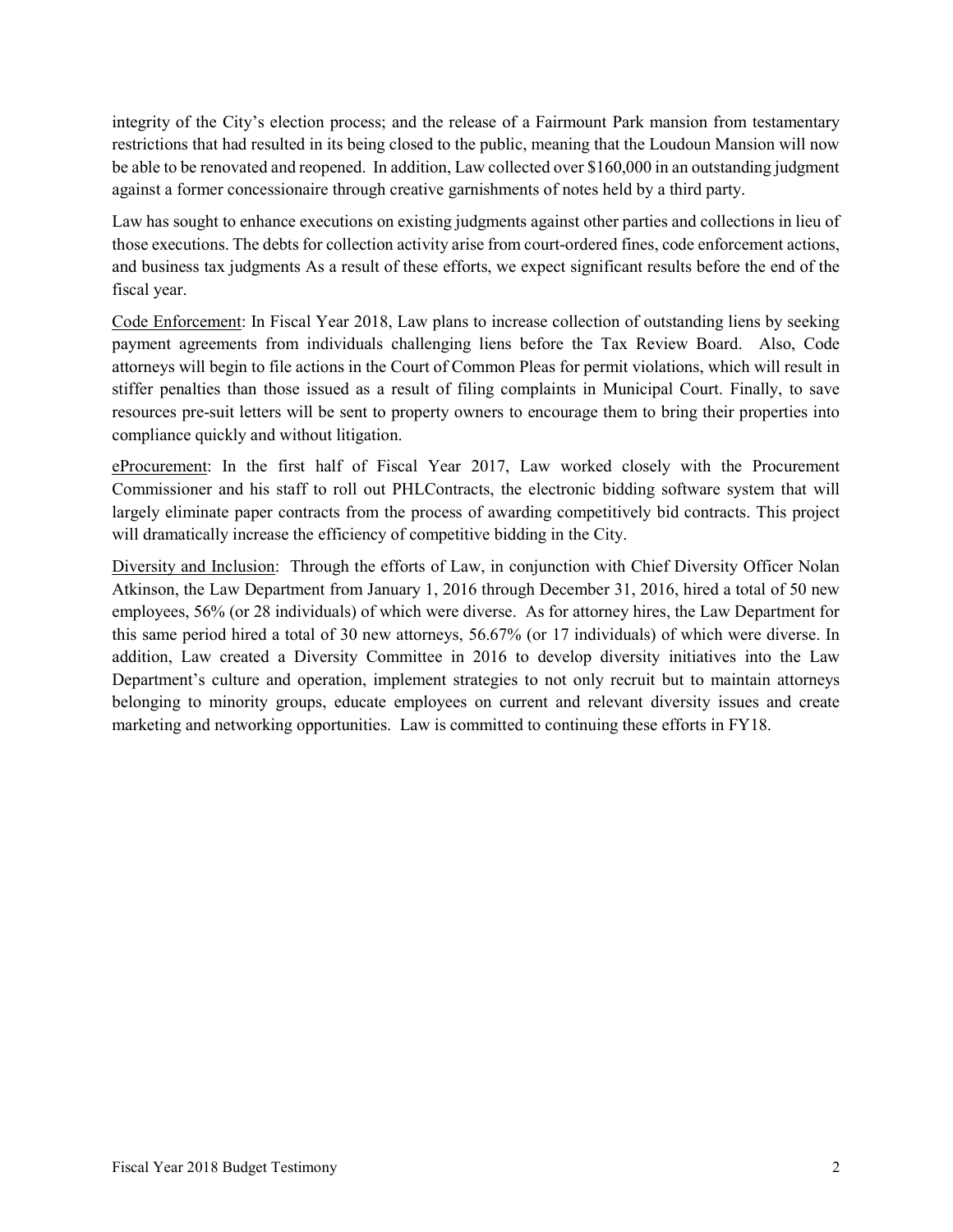## BUDGET SUMMARY & OTHER BUDGET DRIVERS

| Staff Demographics Summary (as of December 2016) – Law Dept. Staff, All Funds |           |           |           |               |  |  |  |  |
|-------------------------------------------------------------------------------|-----------|-----------|-----------|---------------|--|--|--|--|
|                                                                               | Total     | Minority  | White     | Female        |  |  |  |  |
| Number of Full-Time Staff                                                     | 169       | 70        | 99        | 87            |  |  |  |  |
| Number of Civil Service-                                                      | 140       | 51        | 89        | 64            |  |  |  |  |
| Exempt Staff                                                                  |           |           |           |               |  |  |  |  |
| Number of Executive Staff                                                     | 7         | 3         | 4         | $\mathcal{D}$ |  |  |  |  |
| Average Salary, Full-Time Staff                                               | \$68,600  | \$56,314  | \$77,287  | \$61,558      |  |  |  |  |
| Average Salary, Civil Service-                                                | \$69,432  | \$62,942  | \$81,568  | \$69,432      |  |  |  |  |
| <b>Exempt Staff</b>                                                           |           |           |           |               |  |  |  |  |
| Average Salary, Executive Staff                                               | \$126,850 | \$147,000 | \$111,738 | \$135,500     |  |  |  |  |
| Median Salary, Full-Time Staff                                                | \$60,197  | \$50,565  | \$72,237  | \$53,422      |  |  |  |  |
| Median Salary, Civil Service-                                                 | \$68,022  | \$54,177  | \$72,737  | \$64,245      |  |  |  |  |
| <b>Exempt Staff</b>                                                           |           |           |           |               |  |  |  |  |
| Median Salary, Executive Staff                                                | \$133,000 | \$133,000 | \$110,250 | \$135,500     |  |  |  |  |

| <b>Employment Levels (as of December 2016) -Law Dept. Staff, All Funds</b> |          |          |  |  |  |  |  |
|----------------------------------------------------------------------------|----------|----------|--|--|--|--|--|
|                                                                            | Budgeted | Filled   |  |  |  |  |  |
| Number of Full-Time Positions                                              | 170      | 169      |  |  |  |  |  |
| Number of Part-Time Positions                                              |          |          |  |  |  |  |  |
| Number of Civil-Service Exempt Positions                                   | 138      | 140      |  |  |  |  |  |
| Number of Executive Positions                                              |          |          |  |  |  |  |  |
| Average Salary of All Full-Time Positions                                  | \$71,576 | \$68,600 |  |  |  |  |  |
| Median Salary of All Full-Time Positions                                   | \$61,526 | \$60,197 |  |  |  |  |  |

Note: Not reflected in the Law Department's All-Funds budget are 123 staff who report to the City Solicitor but whose salaries are accounted for in other departments' budgets. The chart below shows the demographics and salaries of these staff in addition to the Law Department staff to provide a more complete picture of the departments' demographics.

| Staff Demographics Summary (as of December 2016) -- All Staff (includes staff who<br>report to City Solicitor but are funded through other departments' budgets) |           |           |           |           |  |  |  |  |
|------------------------------------------------------------------------------------------------------------------------------------------------------------------|-----------|-----------|-----------|-----------|--|--|--|--|
| White<br>Minority<br>Female<br>Total                                                                                                                             |           |           |           |           |  |  |  |  |
| Number of Full-Time Staff                                                                                                                                        | 299       | 119       | 180       | 171       |  |  |  |  |
| Number of Civil Service-Exempt Staff                                                                                                                             | 33        | 23        | 10        | 27        |  |  |  |  |
| Number of Executive Staff                                                                                                                                        | 8         | 4         | 4         | 3         |  |  |  |  |
| Average Salary, Full-Time Staff                                                                                                                                  | \$66,513  | \$57,756  | \$72,302  | \$62,637  |  |  |  |  |
| Average Salary, Civil Service-Exempt Staff                                                                                                                       | \$38,028  | \$37,521  | \$39,195  | \$38,628  |  |  |  |  |
| Average Salary, Executive Staff                                                                                                                                  | \$127,716 | \$143,693 | \$111,738 | \$134,924 |  |  |  |  |
| Median Salary, Full-Time Staff                                                                                                                                   | \$59,595  | \$51,867  | \$68,022  | \$55,177  |  |  |  |  |
| Median Salary, Civil Service-Exempt Staff                                                                                                                        | \$37,548  | \$34,101  | \$38,518  | \$37,548  |  |  |  |  |
| Median Salary, Executive Staff                                                                                                                                   | \$133,387 | \$133,387 | \$110,250 | \$133,773 |  |  |  |  |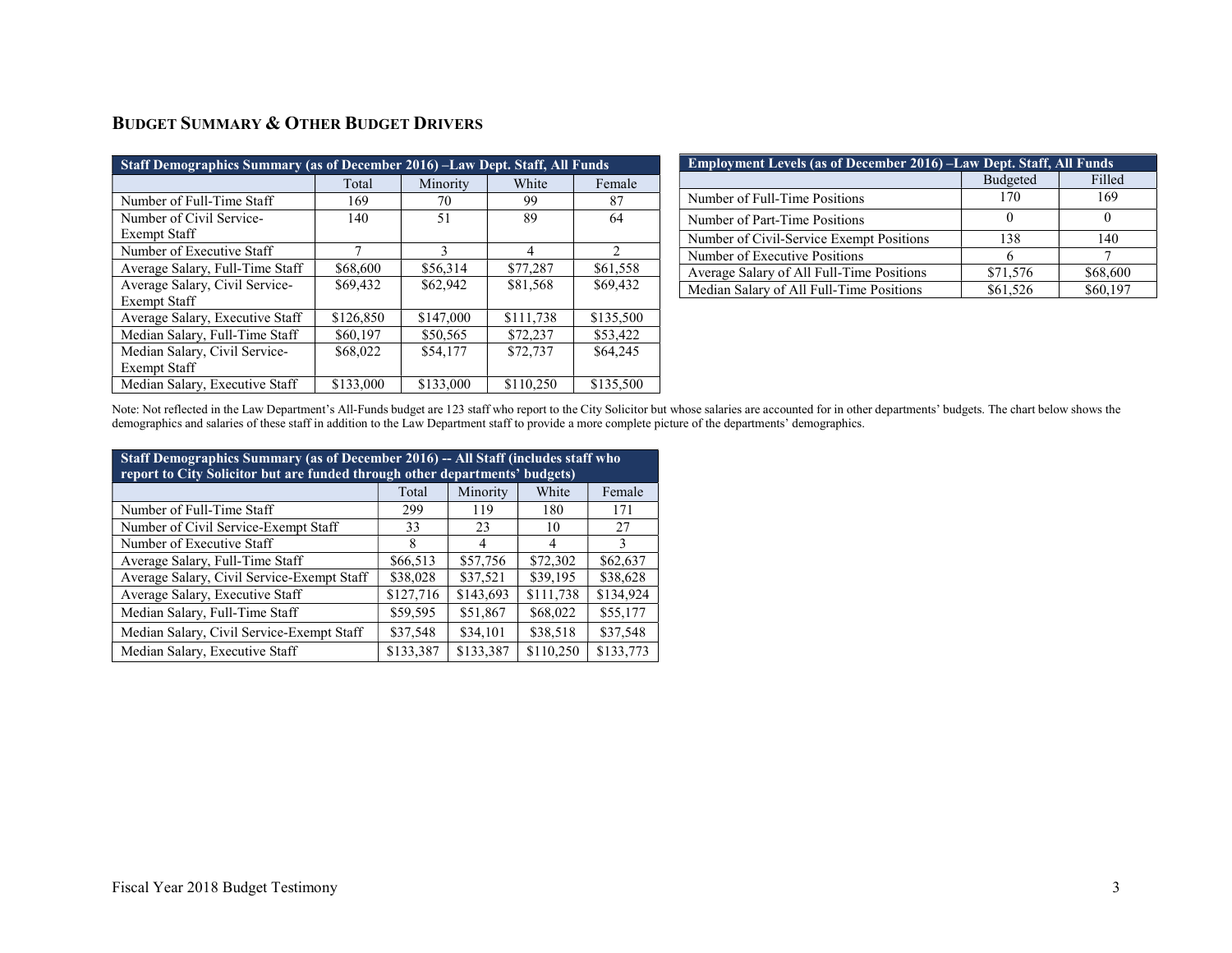| <b>General Fund Financial Summary by Class</b> |                                 |                            |                                 |                               |                                 |                                 |  |  |
|------------------------------------------------|---------------------------------|----------------------------|---------------------------------|-------------------------------|---------------------------------|---------------------------------|--|--|
|                                                | FY16 Original<br>Appropriations | FY16 Actual<br>Obligations | FY17 Original<br>Appropriations | FY17 Estimated<br>Obligations | FY18 Proposed<br>Appropriations | Difference:<br><b>FY18-FY17</b> |  |  |
| Class 100 - Employee Compensation              | \$7,383,566                     | \$7,405,269                | \$7,934,005                     | \$8,200,743                   | \$8,334,481                     | \$133,738                       |  |  |
| Class 200 - Purchase of Services               | \$7,010,034                     | \$6,628,250                | \$8,410,034                     | \$8,236,860                   | \$7,010,034                     | (\$1,226,826)                   |  |  |
| Class 300 - Materials and Supplies             | \$211,185                       | \$211,759                  | \$211,185                       | \$211,185                     | \$211,185                       | \$0                             |  |  |
| Class 400 - Equipment                          | \$37,491                        | \$14,271                   | \$37,491                        | \$37,491                      | \$37,491                        | \$0                             |  |  |
| Class 500 - Contributions                      | \$0                             | \$313,651                  | \$0                             | \$0                           | \$0                             | \$0                             |  |  |
| Class 700 - Debt Service                       | \$0                             | \$0                        | \$0                             | \$0                           | \$0                             | \$0                             |  |  |
| Class 800 - Payment to Other Funds             | \$0                             | \$0                        | \$0                             | \$0                           | \$0                             | \$0                             |  |  |
| Class 900 - Advances/Misc. Payments            | \$0                             | \$0                        | \$0                             | \$0                           | \$0                             | \$0                             |  |  |
|                                                | \$14,642,276                    | \$14,573,200               | \$16,592,715                    | \$16,686,279                  | \$15,593,191                    | (S1,093,088)                    |  |  |

| <b>Professional Services Contracts Summary</b> |             |             |             |             |             |                              |  |  |
|------------------------------------------------|-------------|-------------|-------------|-------------|-------------|------------------------------|--|--|
|                                                | <b>FY12</b> | <b>FY13</b> | <b>FY14</b> | FY15        | <b>FY16</b> | <b>FY17 YTD</b><br>(Q1 & Q2) |  |  |
| Total amount of contracts                      | \$5,577,179 | \$5,588,387 | \$4,829,328 | \$4,089,567 | \$4,932,700 | \$7,716,815                  |  |  |
| Total amount to M/W/DSBE                       | \$2,284,648 | \$2,527,745 | \$1,970,130 | \$2,014,838 | \$1,498,029 | \$2,719,480                  |  |  |
| <b>Participation Rate</b>                      | 41%         | 45%         | 41%         | 49%         | 30%         | 35%                          |  |  |

| M/W/DSBE Contract Participation Goal |             |             |      |  |  |  |  |
|--------------------------------------|-------------|-------------|------|--|--|--|--|
|                                      | <b>FY16</b> | <b>FY17</b> | FY18 |  |  |  |  |
| M/W/DSBE Contract Participation Goal | 30%         | 35%         | 35%  |  |  |  |  |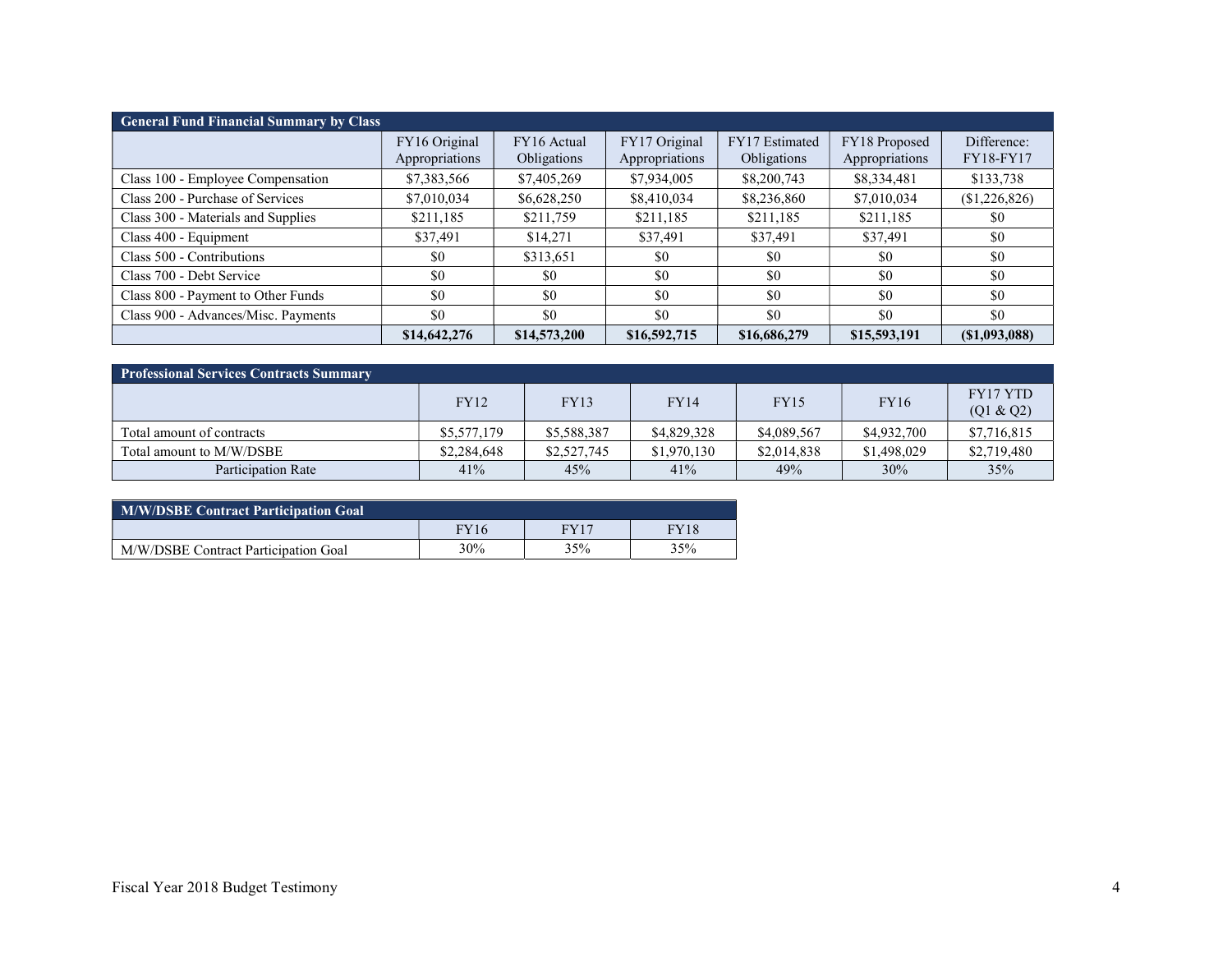### PROPOSED BUDGET OVERVIEW

#### Proposed Funding Request:

The proposed Fiscal Year 2018 General Fund budget totals \$15,593,191, a decrease of \$1,093,088 over Fiscal Year 2017 estimated obligation levels.

The proposed budget includes:

- \$8,334,481 in Class 100, a \$133,738 increase over FY17. This funding will cover staff compensation for the department with the increase covering exempt raises and DC33 pay increases.
- \$7,010,034 in Class 200, a \$1,226,826 decrease over FY17. This funding will pay for outside counsel and support services associated with litigation.
- $\bullet$  \$211,185 in Class 300 and \$37,491 in Class 400 are the same as FY17.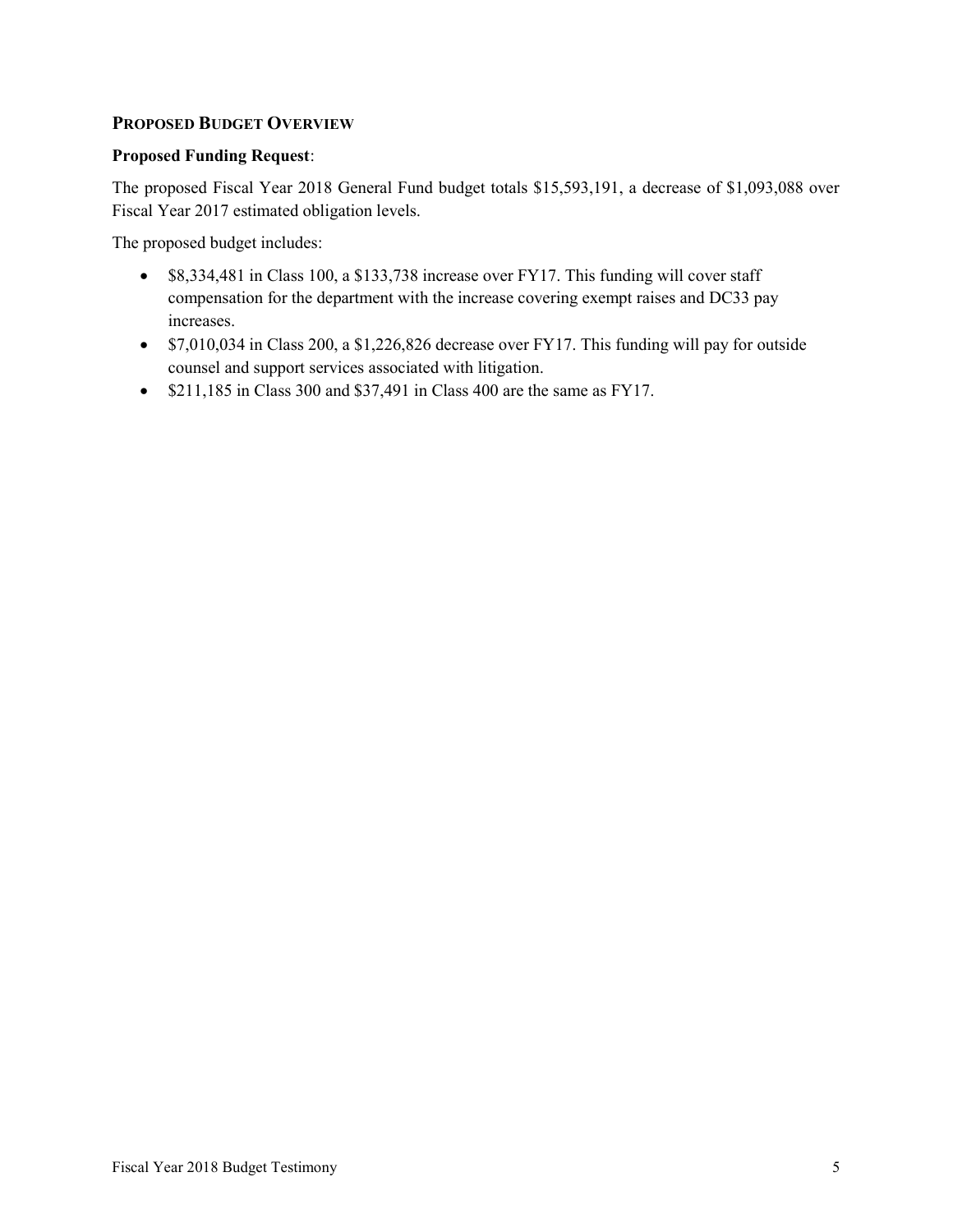## STAFFING LEVELS

The department is requesting 176 budgeted positions (All Funds) for FY18, an increase of 6 positions over FY17. The increase is attributed to an additional Executive Team position and growth in our Code Enforcement and Child Welfare units.

### NEW HIRES

| New Hires -- All Staff (includes staff who report to the City<br>Solicitor but are funded through other departments) |                     |  |  |  |  |
|----------------------------------------------------------------------------------------------------------------------|---------------------|--|--|--|--|
|                                                                                                                      | <b>Total Number</b> |  |  |  |  |
| Black or African American                                                                                            |                     |  |  |  |  |
| Asian                                                                                                                |                     |  |  |  |  |
| White                                                                                                                |                     |  |  |  |  |
| Other                                                                                                                |                     |  |  |  |  |
| $\Gamma_{\Omega}$ tal                                                                                                |                     |  |  |  |  |

| New Hires -- All Funds (Law Department-funded staff only) |                     |  |  |  |  |
|-----------------------------------------------------------|---------------------|--|--|--|--|
|                                                           | <b>Total Number</b> |  |  |  |  |
| Black or African American                                 |                     |  |  |  |  |
| Asian                                                     |                     |  |  |  |  |
| White                                                     |                     |  |  |  |  |
| Other                                                     |                     |  |  |  |  |
| Total                                                     |                     |  |  |  |  |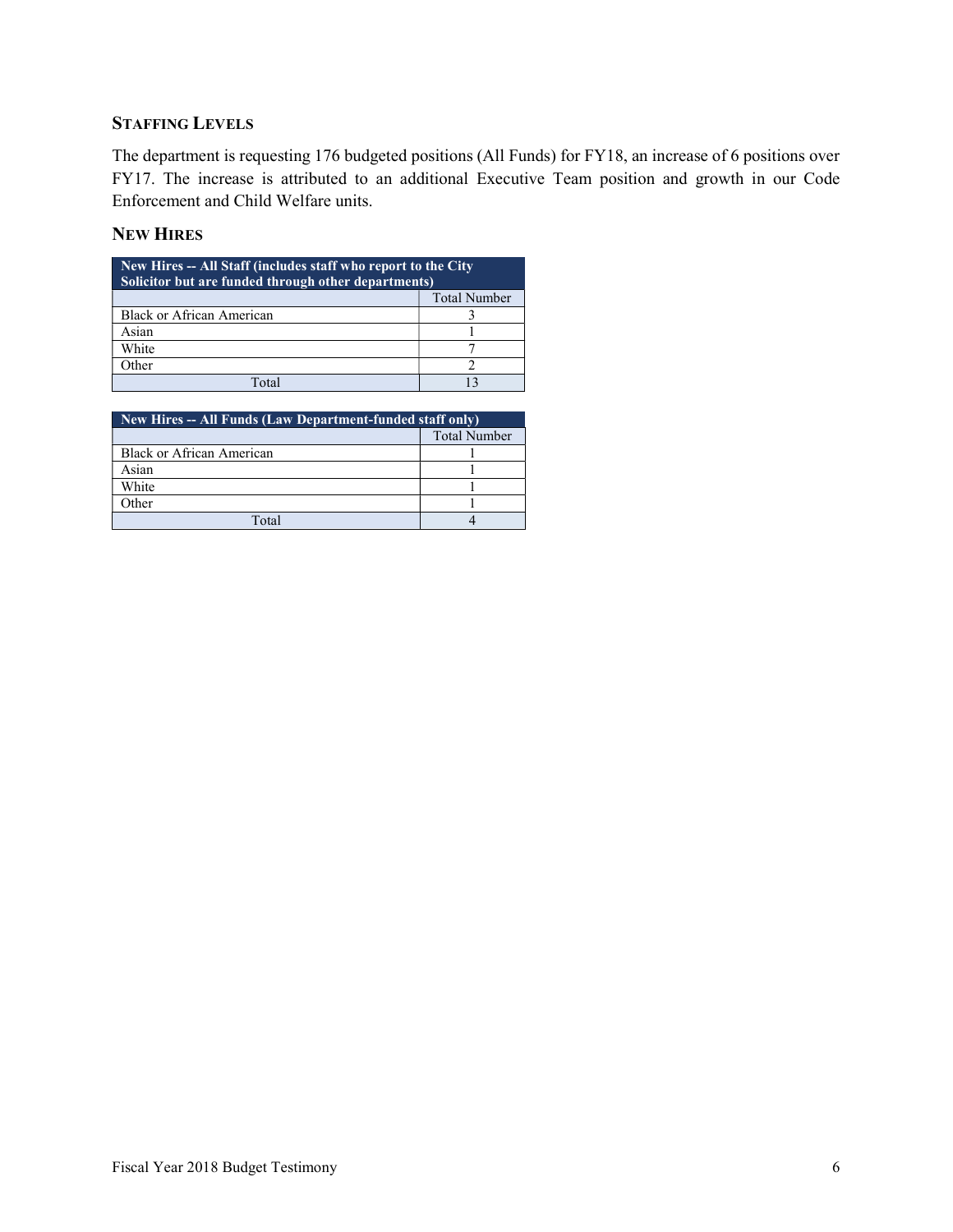## PERFORMANCE, CHALLENGES, AND INITIATIVES

| <b>FY18 Performance Measures</b>                  |             |          |             |             |  |  |  |
|---------------------------------------------------|-------------|----------|-------------|-------------|--|--|--|
| Measure                                           | FY16 Actual | FY17 YTD | <b>FY17</b> | <b>FY18</b> |  |  |  |
|                                                   |             | (Q1)     | Estimate *  | Target*     |  |  |  |
| Number of incoming lawsuits (litigation)          | 2020        | 496      | 1,984       | 2,044       |  |  |  |
| Number of cases closed (litigation)               | 1525        | 365      | 1,460       | 1,504       |  |  |  |
| With pay                                          | 605         | 212      | 848         | 873         |  |  |  |
| Without pay                                       | 920         | 153      | 612         | 630         |  |  |  |
| Number of contracts (commercial law) **           | 2,892       | 1,971    | 2,705       | 2,705       |  |  |  |
| Average days to process a contract (Law and       | 33          | 36       |             | N/A         |  |  |  |
| Department drafts)                                |             |          |             |             |  |  |  |
| Conformed Law Draft, Total Average Steps          | 39          | 44       | benchmark:  | 30          |  |  |  |
| to Process <sup>**</sup>                          |             |          | 30          |             |  |  |  |
| Conformed Department Draft, Total Average         | 14          | 13       | benchmark:  | 19          |  |  |  |
| Steps to Process**                                |             |          | 19          |             |  |  |  |
| Number of contracts and transactions (real estate | 1,683       | 1,070    | 1,834       | 1,889       |  |  |  |
| and economic development)                         |             |          |             |             |  |  |  |

\* These are projections, not targets. FY18 Year-End Forecasted is based on FY17 Year-End Forecasted, plus 3%.

\*\*FY17 and 18 Contract Estimated: These numbers represent the average for total contracts completed for the prior five-year period (FY12-16) since there was no clear progression either up or down from year to year upon which to base future contract totals.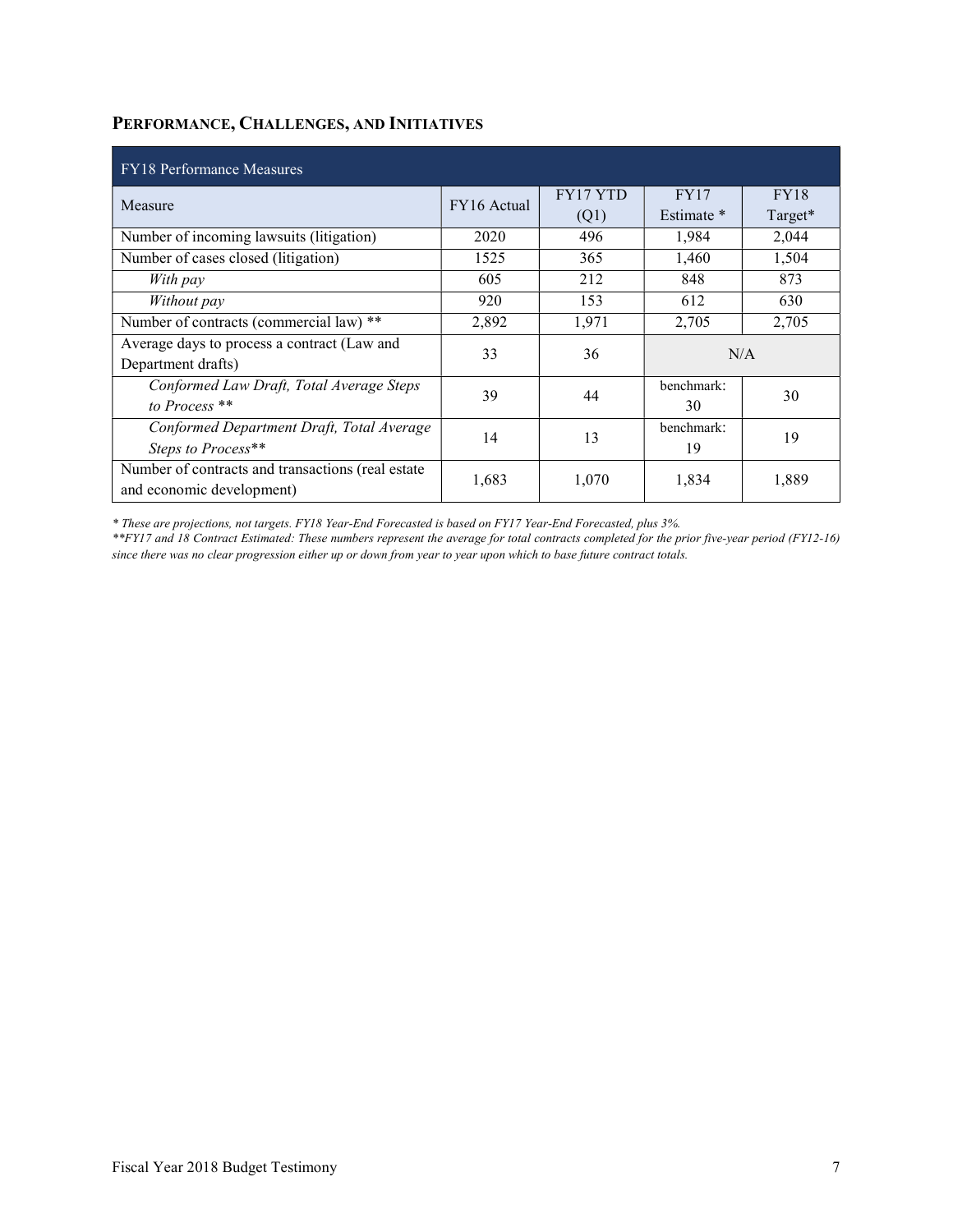# OTHER BUDGETARY IMPACTS

## Federal and State (Where Applicable)

N/A.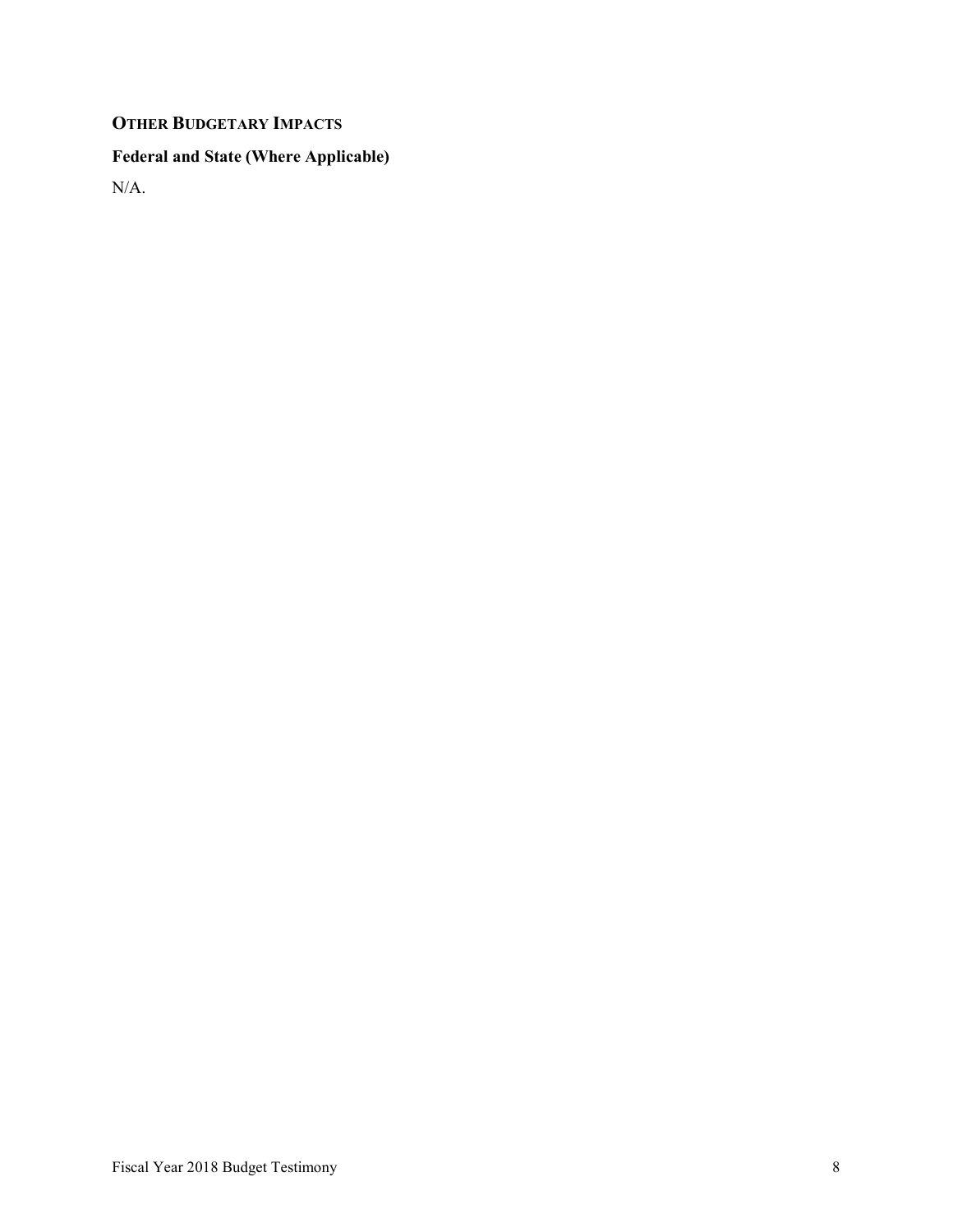# CONTRACTING EXPERIENCE

| M/W/DSBE Participation on Large Professional Services Contracts |                   |             |                  |                   |                                           |                        |                              |               |                   |                                                                                     |             |
|-----------------------------------------------------------------|-------------------|-------------|------------------|-------------------|-------------------------------------------|------------------------|------------------------------|---------------|-------------------|-------------------------------------------------------------------------------------|-------------|
| Top Five Largest Contracts, FY17                                |                   |             |                  |                   |                                           |                        |                              |               |                   |                                                                                     |             |
|                                                                 |                   | Dollar      |                  |                   |                                           | $%$ of<br>M/W/DSBE     | \$ Value of                  | Total %       | Total \$<br>Value | Local<br><b>Business</b><br>(principal<br>place of<br>business<br>located<br>within | Waiver for  |
|                                                                 | Service           | Amount of   | <b>RFP</b> Issue | Contract          | MBE Range in                              | Participation          | M/W/DSBE                     | Participation | Participation     | City                                                                                | Living Wage |
| Vendor Name                                                     | Provided          | Contract    | Date             | <b>Start Date</b> | <b>RFP</b>                                | Achieved               | Participation                | - All DSBEs   | - All DSBEs       | limits)                                                                             | Compliance? |
| Community<br>Legal Services                                     | Legal<br>Services | \$1,700,000 | 4/10/2015        | 7/1/2015          | MBE: 25-30%<br>WBE: 25-30%<br>$DSBE: 0\%$ | $5\%$<br>0%<br>$0\%$   | \$85,000<br>\$0<br>\$0       | $5\%$         | \$85,000          | yes                                                                                 | no          |
| Salaman Grayson                                                 | Legal<br>Services | \$1,400,000 | 12/11/2015       | 7/1/2016          | MBE: 10-12%<br>WBE: 5-8%<br>DSBE: $0\%$   | $5\%$<br>20%<br>$0\%$  | \$70,000<br>\$280,000<br>\$0 | 25%           | \$350,000         | yes                                                                                 | no          |
| Linebarger,<br>Goggin, Blair &<br>Sampson                       | Legal<br>Services | \$1,400,000 | 12/11/2015       | 7/1/2016          | MBE: 10-12%<br>WBE: 5-8%<br>DSBE: $0\%$   | $0\%$<br>100%<br>$0\%$ | \$0<br>\$1,400,000<br>\$0    | 100%          | \$1,400,000       | yes                                                                                 | no          |
| Chamberlain,<br>Hrdlicka, White,<br>Williams &<br>Aughtry       | Legal<br>Services | \$800,000   | Exempt           | 7/1/2016          | MBE: N/A<br>WBE: N/A<br>DSBE: N/A         | 100%<br>$0\%$<br>$0\%$ | \$800,000<br>\$0<br>\$0      | 100%          | \$800,000         | no                                                                                  | no          |
| Hangley,<br>Aronchick, Segal<br>& Pudlin &<br>Schiller          | Legal<br>Services | \$800,000   | Exempt           | 8/2/2016          | MBE: N/A<br>WBE: N/A<br>DSBE: N/A         | 0%<br>$0\%$<br>$0\%$   | \$0<br>\$0<br>\$0            | 0%            | \$0               | yes                                                                                 | no          |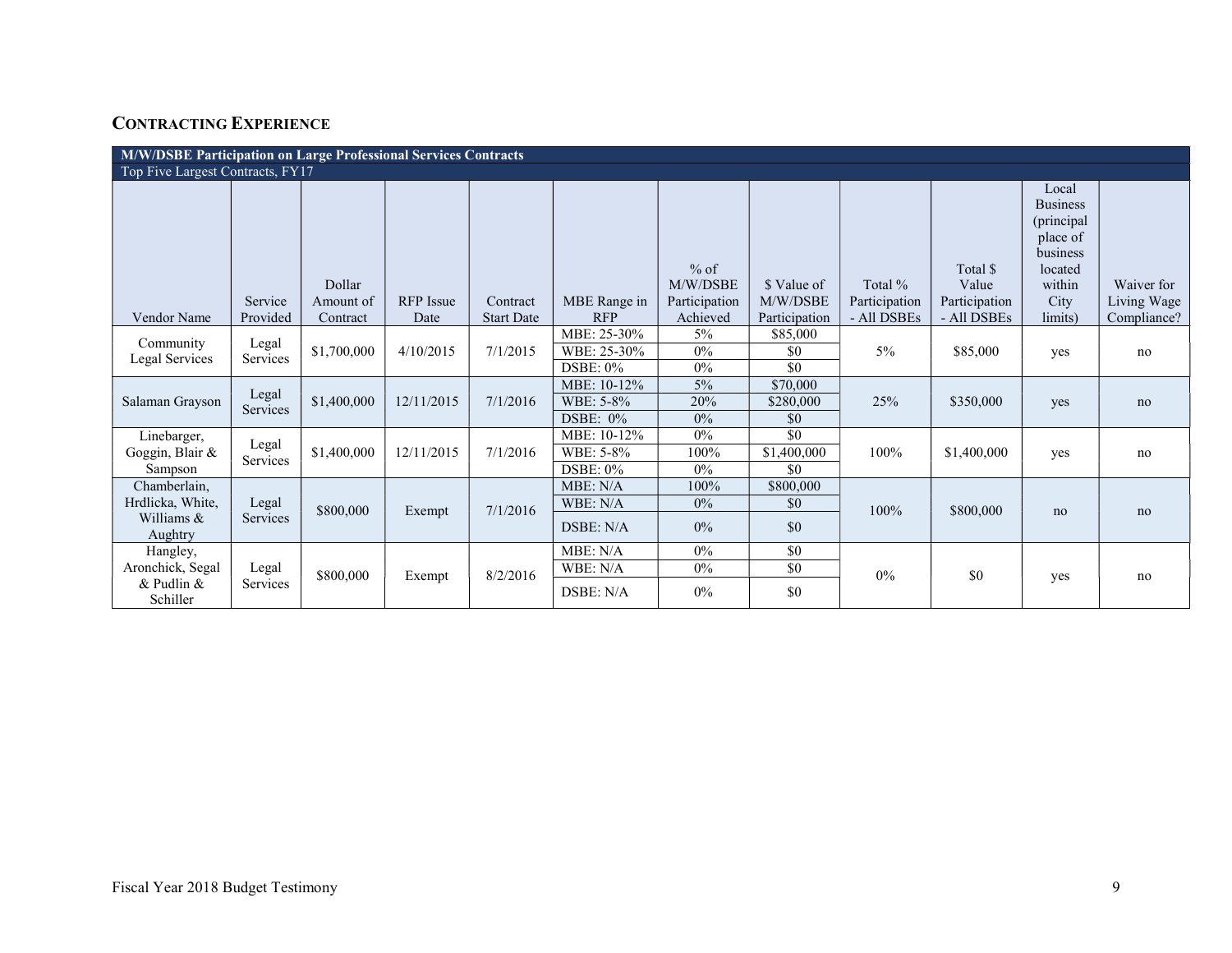## EMPLOYEE DATA

| Staff Demographics (as of December 2016) -- All Staff (includes staff who report to the City Solicitor<br>but are funded through other departments) |                        |           |                        |                  |              |  |  |
|-----------------------------------------------------------------------------------------------------------------------------------------------------|------------------------|-----------|------------------------|------------------|--------------|--|--|
|                                                                                                                                                     | <b>Full-Time Staff</b> |           | <b>Executive Staff</b> |                  |              |  |  |
|                                                                                                                                                     | Male                   | Female    |                        | Male             | Female       |  |  |
|                                                                                                                                                     | African-               | African-  |                        | African-         | African-     |  |  |
|                                                                                                                                                     | American               | American  |                        | American         | American     |  |  |
| Total                                                                                                                                               | 14                     | 72        | Total                  | 2                | 2            |  |  |
| % of Total                                                                                                                                          | 5%                     | 24%       | % of Total             | 25%              | 25%          |  |  |
| Average Salary                                                                                                                                      | \$72,215               | \$55,478  | Average Salary         | \$154,000        | \$133,387    |  |  |
| Median Salarv                                                                                                                                       | \$62,303               | \$49,873  | Median Salarv          | \$154,000        | \$133,387    |  |  |
|                                                                                                                                                     | White                  | White     |                        | White            | White        |  |  |
| Total                                                                                                                                               | 99                     | 81        | Total                  | 3                | 1            |  |  |
| % of Total                                                                                                                                          | 33%                    | 27%       | % of Total             | 38%              | 13%          |  |  |
| Average Salary                                                                                                                                      | \$74,782               | \$69,271  | Average Salary         | \$102,984        | \$138,000    |  |  |
| Median Salary                                                                                                                                       | \$68,522               | \$68,022  | Median Salary          | \$82,500         | \$138,000    |  |  |
|                                                                                                                                                     | Hispanic               | Hispanic  |                        | Hispanic         | Hispanic     |  |  |
| Total                                                                                                                                               | 4                      | 9         | Total                  | 0                | 0            |  |  |
| % of Total                                                                                                                                          | $1\%$                  | 3%        | % of Total             | 0%               | $0\%$        |  |  |
| Average Salary                                                                                                                                      | \$54,703               | \$57,125  | Average Salary         | \$0              | \$0          |  |  |
| Median Salarv                                                                                                                                       | \$56,886               | \$60,000  | \$0<br>Median Salarv   |                  | \$0          |  |  |
|                                                                                                                                                     | Asian                  | Asian     | Asian                  |                  | Asian        |  |  |
| Total                                                                                                                                               | 8                      | 5         | Total                  | $\mathbf{0}$     | $\theta$     |  |  |
| % of Total                                                                                                                                          | 3%                     | $2\%$     | % of Total             | $0\%$            | $0\%$        |  |  |
| Average Salary                                                                                                                                      | \$52,108               | \$65,042  | Average Salary         | \$0              | \$0          |  |  |
| Median Salary                                                                                                                                       | \$53,422               | \$60,197  | Median Salarv          | \$0              | \$0          |  |  |
|                                                                                                                                                     | Other                  | Other     |                        | Other            | Other        |  |  |
| Total                                                                                                                                               | 3                      | 4         | Total                  | $\mathbf{0}$     | $\mathbf{0}$ |  |  |
| % of Total                                                                                                                                          | $1\%$                  | 1%        | % of Total             | 0%               | $0\%$        |  |  |
| Average Salary                                                                                                                                      | \$42,138               | \$66,533  | Average Salary         | \$0              | \$0          |  |  |
| Median Salarv                                                                                                                                       | \$39,730               | \$65,615  | Median Salarv          | \$0              | \$0          |  |  |
|                                                                                                                                                     | Bilingual              | Bilingual |                        | Bilingual        | Bilingual    |  |  |
| Total                                                                                                                                               | 15                     | 15        | Total                  | $\boldsymbol{0}$ | $\theta$     |  |  |
| % of Total                                                                                                                                          | 5%                     | $5\%$     | % of Total             | $0\%$            | $0\%$        |  |  |
| Average Salary                                                                                                                                      | \$77,903               | \$56,220  | Average Salary         | \$0              | \$0          |  |  |
| Median Salary                                                                                                                                       | \$63,808               | \$53,422  | Median Salary          | \$0              | \$0          |  |  |
|                                                                                                                                                     | Male                   | Female    | Male                   |                  | Female       |  |  |
| Total                                                                                                                                               | 128                    | 171       | Total                  | 5                | 3            |  |  |
| % of Total                                                                                                                                          | 43%                    | 57%       | % of Total             | 63%              | 38%          |  |  |
| Average Salary                                                                                                                                      | \$71,692               | \$62,637  | Average Salary         | \$123,390        | \$134,924    |  |  |
| Median Salarv                                                                                                                                       | \$63,808               | \$55,177  | Median Salary          | \$133,000        | \$135,500    |  |  |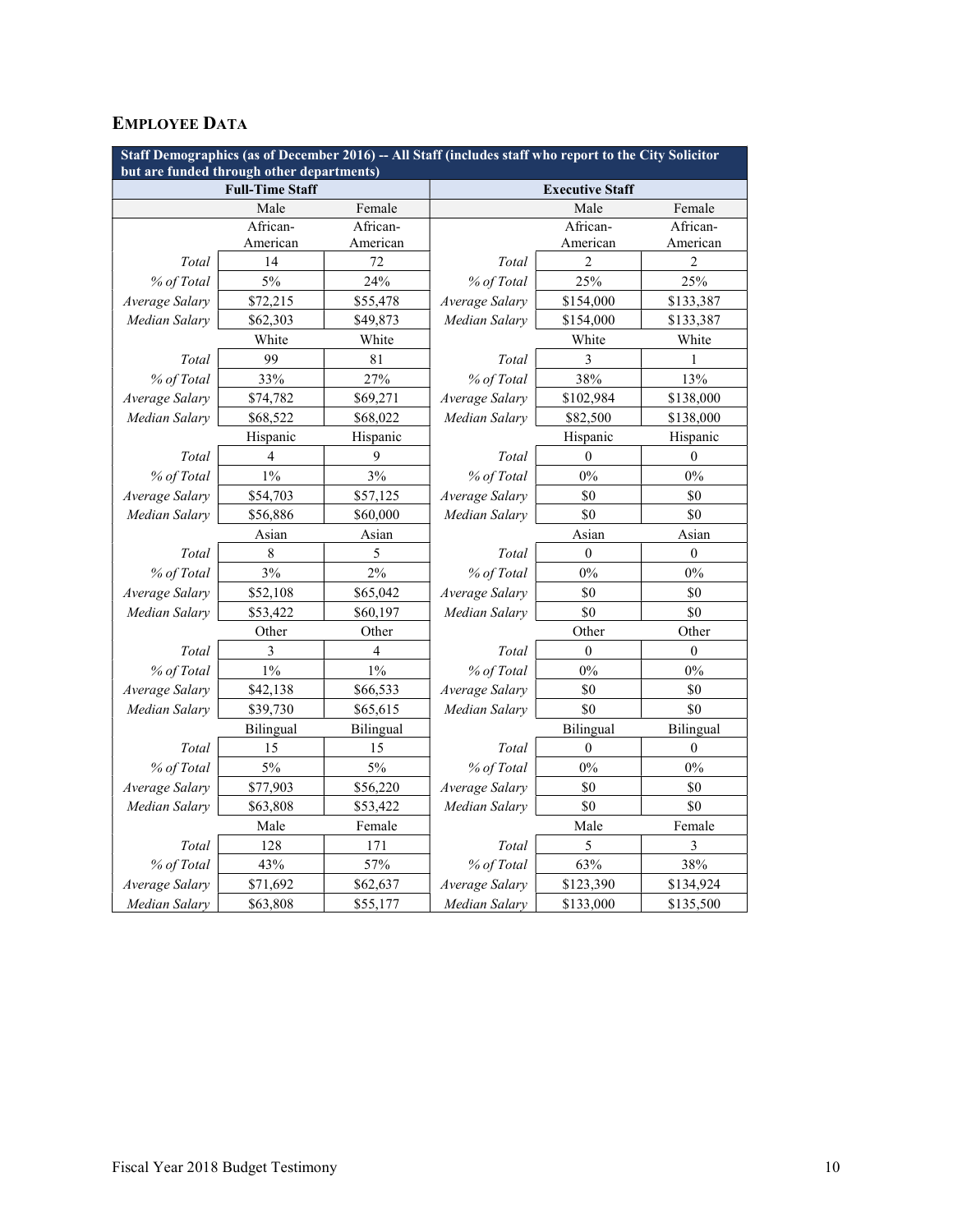| Staff Demographics (as of December 2016) -- All Funds (Law Department-funded staff only) |                        |           |                      |                        |                  |  |  |
|------------------------------------------------------------------------------------------|------------------------|-----------|----------------------|------------------------|------------------|--|--|
|                                                                                          | <b>Full-Time Staff</b> |           |                      | <b>Executive Staff</b> |                  |  |  |
|                                                                                          | Male                   | Female    |                      | Male                   | Female           |  |  |
|                                                                                          | African-               | African-  |                      | African-               | African-         |  |  |
|                                                                                          | American               | American  |                      | American               | American         |  |  |
| Total                                                                                    | 11                     | 40        | Total                | $\overline{2}$         | 1                |  |  |
| % of Total                                                                               | 7%                     | 24%       | % of Total           | 29%                    | 14%              |  |  |
| Average Salary                                                                           | \$75,547               | \$50,376  | Average Salary       | \$154,000              | \$133,000        |  |  |
| Median Salary                                                                            | \$56,583               | \$41,446  | Median Salary        | \$154,000              | \$133,000        |  |  |
|                                                                                          | White                  | White     |                      | White                  | White            |  |  |
| Total                                                                                    | 61                     | 38        | Total                | 3                      |                  |  |  |
| % of Total                                                                               | 36%                    | 22%       | % of Total           | 43%                    | 14%              |  |  |
| Average Salary                                                                           | \$80,721               | \$71,776  | Average Salary       | \$102,984              | \$138,000        |  |  |
| Median Salary                                                                            | \$76,461               | \$71,369  | Median Salary        | \$82,500               | \$138,000        |  |  |
|                                                                                          | Hispanic               | Hispanic  |                      | Hispanic               | Hispanic         |  |  |
| Total                                                                                    | 3                      | 4         | Total                | $\Omega$               | $\theta$         |  |  |
| % of Total                                                                               | 2%                     | 2%        | % of Total           | $0\%$                  | $0\%$            |  |  |
| Average Salary                                                                           | \$57,286               | \$63,379  | Average Salary       | \$0                    | \$0              |  |  |
| Median Salary                                                                            | \$57,188               | \$62,341  | Median Salary<br>\$0 |                        | \$0              |  |  |
|                                                                                          | Asian                  | Asian     | Asian                |                        | Asian            |  |  |
| Total                                                                                    | $\overline{4}$         | 2         | Total                | $\boldsymbol{0}$       | $\boldsymbol{0}$ |  |  |
| % of Total                                                                               | 2%                     | $1\%$     | % of Total           | $0\%$                  | $0\%$            |  |  |
| Average Salary                                                                           | \$46,163               | \$78,257  | Average Salary       | \$0                    | \$0              |  |  |
| Median Salary                                                                            | \$42,965               | \$78,257  | Median Salary        | \$0                    | \$0              |  |  |
|                                                                                          | Other                  | Other     |                      | Other                  | Other            |  |  |
| Total                                                                                    | 3                      | 3         | Total                | $\theta$               | $\theta$         |  |  |
| % of Total                                                                               | 2%                     | 2%        | % of Total           | $0\%$                  | $0\%$            |  |  |
| Average Salary                                                                           | \$42,138               | \$67,642  | Average Salary       | \$0                    | \$0              |  |  |
| Median Salary                                                                            | \$39,730               | \$68,022  | Median Salary        | \$0                    | \$0              |  |  |
|                                                                                          | Bilingual              | Bilingual |                      | Bilingual              | Bilingual        |  |  |
| Total                                                                                    | 9                      | 6         | Total                | $\boldsymbol{0}$       | $\mathbf{0}$     |  |  |
| % of Total                                                                               | 5%                     | 4%        | % of Total           | $0\%$                  | 0%               |  |  |
| Average Salary                                                                           | \$86,665               | \$59,612  | Average Salary       | \$0                    | \$0              |  |  |
| Median Salary                                                                            | \$80,664               | \$56,186  | Median Salary        | \$0                    | \$0              |  |  |
|                                                                                          | Male                   | Female    |                      | Male                   | Female           |  |  |
| Total                                                                                    | 82                     | 87        | Total                | 5                      | 2                |  |  |
| % of Total                                                                               | 49%                    | 51%       | % of Total           | 71%                    | 29%              |  |  |
| Average Salary                                                                           | \$76,072               | \$61,558  | Average Salary       | \$123,390              | \$126,850        |  |  |
| Median Salary                                                                            | \$68,022               | \$53,422  | Median Salary        | \$133,000              | \$133,000        |  |  |